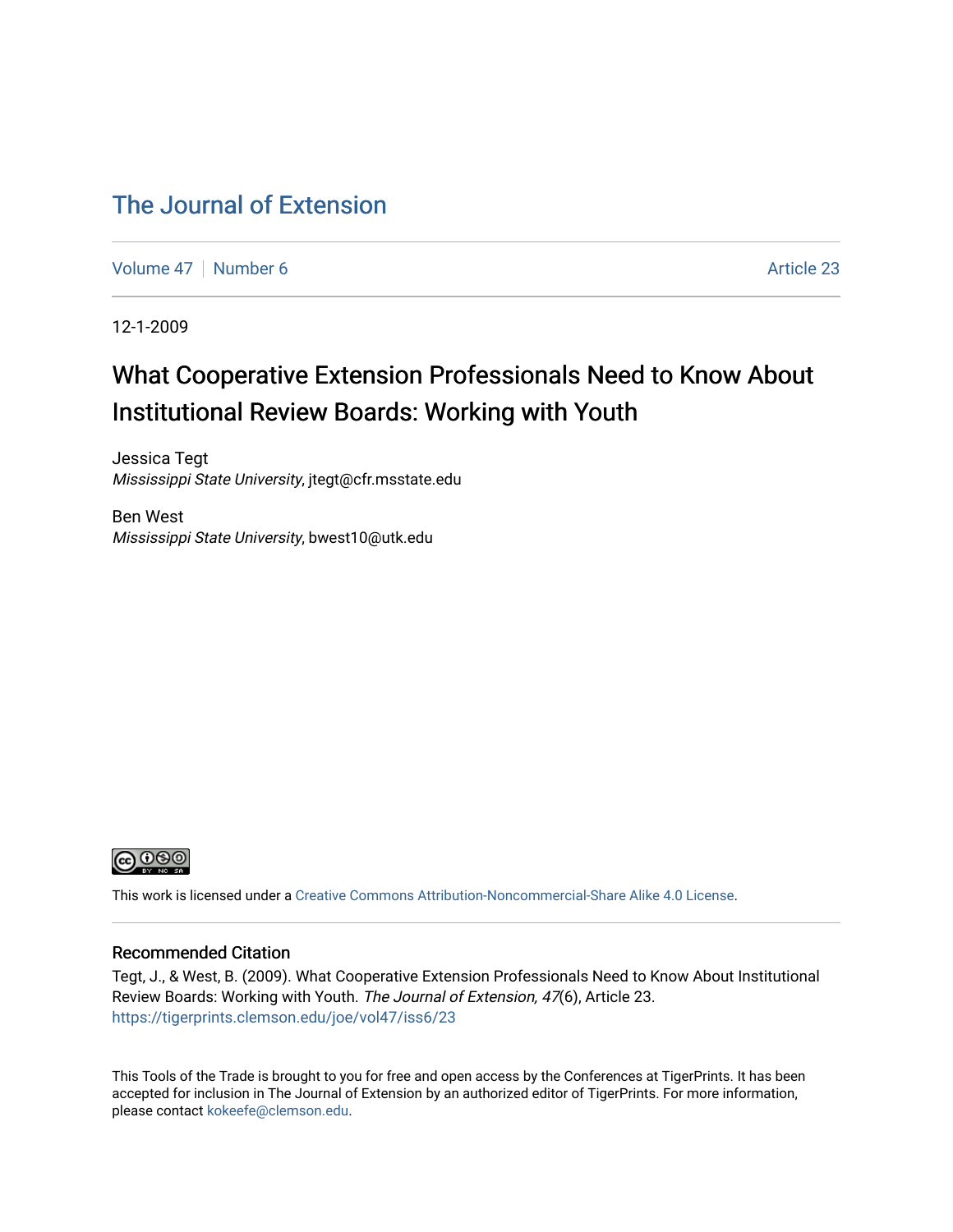

## **December 2009 Volume 47 Number 6 Article Number 6TOT1**

[Return to Current Issue](http://www.joe.org:80/joe/2009december/)

# **What Cooperative Extension Professionals Need to Know About Institutional Review Boards: Working with Youth**

**Jessica Tegt** Ph.D. Candidate College of Forest Resources [jtegt@cfr.msstate.edu](mailto:jtegt@cfr.msstate.edu)

**Ben West** Associate Extension Professor [benw@cfr.msstate.edu](mailto:benw@cfr.msstate.edu)

College of Forest Resources Mississippi State University Mississippi State, Mississippi

**Abstract:** University Institutional Review Boards (IRB) carry the responsibility of reviewing and approving all research protocols involving human subjects. As Extension professionals prepare to assess the effectiveness of 4-H and other Extension youth programs, they should be aware of the general requirements imposed by IRBs and particularly of the special requirements for research involving youth. In this article, we outline the IRB requirements often applied to youth research and provide tips for Extension professionals involved in such projects.

### **Introduction**

A number of articles have appeared in *JOE* regarding laws and regulations associated with research on human subjects and the subsequent challenges of working with Institutional Review Boards (IRB). Weigel, Brown, and Martin (2004) provided a general overview of IRB rules and regulations. Later articles addressed specific issues about IRB requirements and human subject research, including obtaining consent (Martin, Weigel, & Brown, 2004), recruiting participants (Brown, Martin, & Weigel, 2004), managing risk (Weigel, Martin, & Brown, 2005), working with multiple IRBs (Betts, Peterson, & McDonald, 2005), and working with Native American IRBs (McDonald, Peterson, & Betts, 2005). Although these articles collectively provide an excellent overview of IRB requirements and procedures, they don't fully address one particularly difficult facet of research on human subjects: working with youth.

As more scrutiny is placed on the effectiveness of Extension programs and competition increases from other extra-curricular youth programs, Extension Professionals will be required to better evaluate the effectiveness of 4-H and other Extension youth programs. As such, more and more Extension Professionals will likely be involved with youth research, but they must recognize that youth have special legal protections, which makes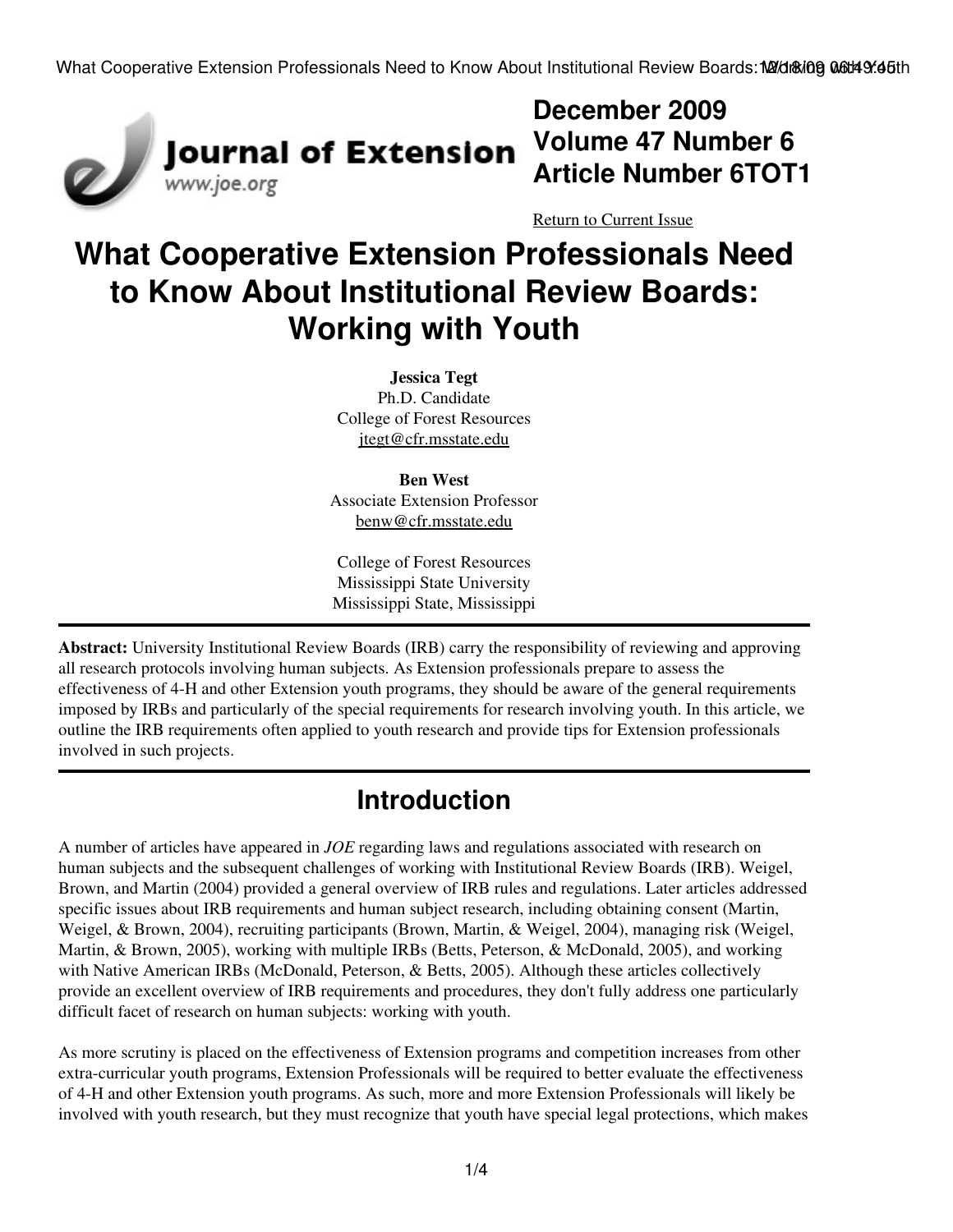What Cooperative Extension Professionals Need to Know About Institutional Review Boards: M2/dr&ing 06:t49:45th

research with them particularly challenging.

We have recently initiated a study to evaluate an educational program in high school classrooms. Although we had significant experience with research involving adults and subsequent IRB requirements, we were surprised and unprepared for the level of scrutiny directed at youth research. In this article, we share what we learned to help others avoid some of the surprises we experienced.

### **Consent**

The purpose of consent is to explain the study to potential participants and allow them the prerogative to make an informed and voluntary decision about whether to participate. Obtaining consent is the primary differentiator in IRB requirements between adult and youth research, and it can be quite an obstacle in youth research. As Martin et al. (2005) point out, minors cannot concede to participation in research; that responsibility falls to their parents. However, in obtaining approval for our youth study, we realized the IRB had additional consent requirements for studies involving youth in school settings. The following outlines the forms of consent often required for research involving minors.

#### **Active Parental Consent**

Active consent is typically required for research using minors. In this case, parents receive information regarding the research and must consent allowing the child to participate. Most universities have templates and example forms illustrating the information required for a parental informed consent form. In rare cases, however, when the research is collectively considered harmless, Passive Parental Consent—where parents' consent is assumed unless they actively choose otherwise—may be allowed.

#### **Informed Assent**

If a research subject is under the age of 18, but can understand research protocol and willingly participate in a study, the IRB will require the minors involved to assent, that is, agree willingly to participate in the study. Assent forms should be worded simply, using phrases and words appropriate to the age and educational level of the minors involved.

#### **Teacher Consent**

When research takes place during class session and involves the classroom teacher, IRB also requires the teacher to consent. This consent form notifies IRB and parents that teachers are aware of the research objectives, their role in the research, and their responsibilities to the researchers. In addition, it outlines their rights to discontinue the research if ethical and satisfactory research conditions are not upheld.

#### **School Consent**

IRB also requires that the school where the research is conducted provide consent. In a public school, consent must come from the Superintendent; in a private school, consent from the Principal or Head Master is required. Herein lies much of the frustration of youth research in schools, because little standardization exists between school districts regarding youth research. In some cases, the Superintendent can grant consent, but other districts may require detailed evaluations of the research by a curriculum coordinator or even the entire school board. In any case, the following recommendations will increase chances for school district approval, especially when working with schools that are not in your area or where you do not have contacts: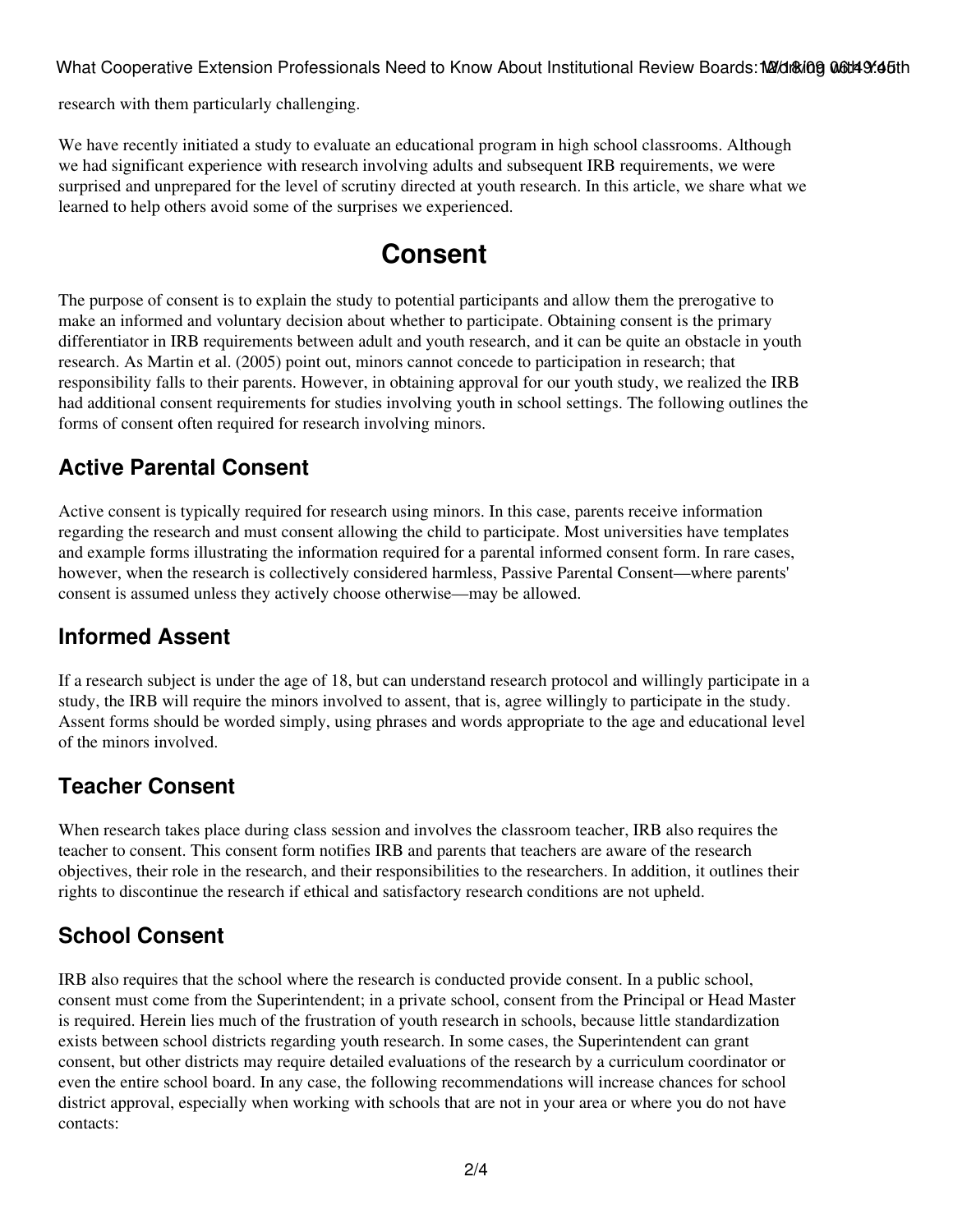What Cooperative Extension Professionals Need to Know About Institutional Review Boards: M2/d&ing 06:149:45th

- Prior to requesting a signature on a consent form, make contact with the school district to ask what their requirements for research within the school district may be. If an application for research is required in addition to the consent form, ask for an application and have it filled out before you contact the Superintendent or Principal.
- Outline any risk that may be posed to students, including sensitive questions or research materials. Explain any risks in detail and allow school officials to ask any relevant questions. Most importantly, explain the benefits of your research.
- Create a consent letter for the Superintendent/Principal incorporating all of the relevant information needed by IRB. Include their school or school district name, the teachers involved, the schools involved, and the research protocols. Sending a pre-worded consent document for them to sign will increase your chances of return for that school or school district. Contact your IRB administrator to discuss items that need to be included in the school district consent letter.
- Inform teachers of the necessity to obtain school district or principal approval. In some cases, they may be able to help you obtain approval by encouraging their Superintendent or Principal to grant consent.

## **Conclusion**

Extension professionals may be skeptical of IRBs as unnecessary bureaucracy and be tempted to ignore them, but they should be aware the potential penalty for violation of IRB regulations is severe; major violations can result in a suspension of all federal funds for the institution. One also should never underestimate whether IRB approval is required for a project.

Based on our experience, IRB places tremendous scrutiny on research involving youth, and even seemingly innocuous projects may need IRB approval. A colleague of ours recently wanted to report, via presentation at a small state conference, the demographic data for youth participants at a summer 4-H camp. After inquiry, the IRB determined that such presentation would be inappropriate because they had not previously approved the data collection protocols. In short, Extension professionals should contact their IRB administrator before collecting any data involving youth.

Assessing the effectiveness of youth programs is crucial, and IRB requirements should not deter Extension professionals from conducting important research. Challenges of meeting IRB regulations can be overcome by being well informed and maintaining open communication with IRB administrators. Don't be afraid to ask questions, and most important, don't be afraid of pursuing valuable research. A great deal of useful information on youth and IRB can be found in the IRB Guidebook Chapter 6: Special Classes of Subjects <[http://www.hhs.gov/ohrp/irb/irb\\_chapter6.htm](http://www.hhs.gov/ohrp/irb/irb_chapter6.htm) >.

### **References**

Betts, S. C., Peterson, D. J., & McDonald, D. A. (2005). More tips: What if a Cooperative Extension professional must work with two or more institutional review boards. *Journal of Extension* [On-line], 43(4) Article 4TOT1. Available at:<http://www.joe.org/joe/2005august/tt1.php>